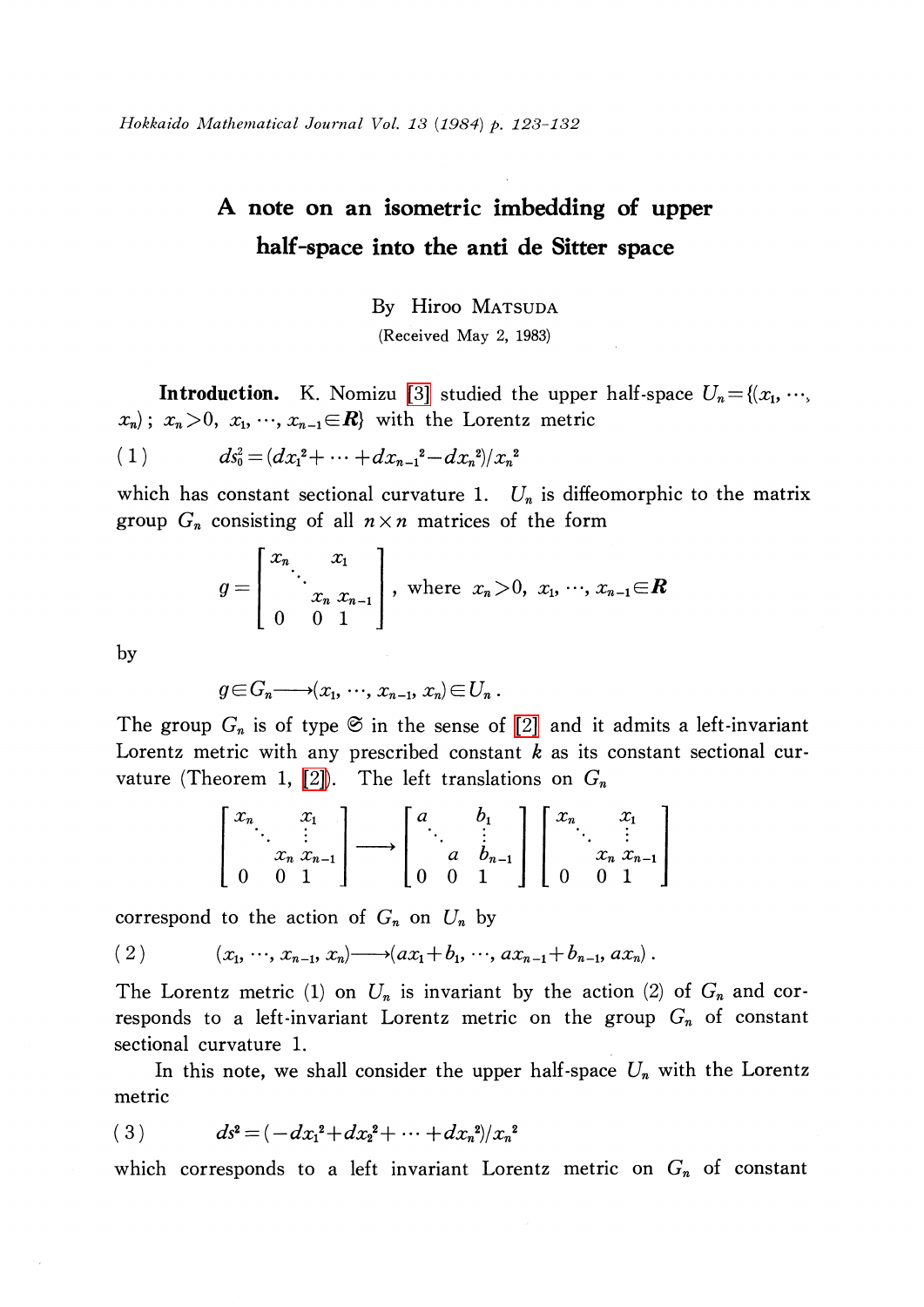sectional curvature  $-1$ . The metric (3) is not geodesically complete (see  $\S 1$ ), but there exists an isometric imbedding of  $U_{n}$  into the anti de Sitter space  $H_{1}^{n}$  and this imbedding is equivariant relative to an isomorphism of the largest connected isometry group of  $U_{n}$  into the largest connected group  $SO(2, n-1)$ of isometries of  $H_{1}^{n}$  (see  $\S 3$ ).

The author wishes to thank Professors H. Kitahara and S. Yorozu for their valuable advices and encouragements. The author also wishes to thank the referees for providing kind and helpful advices.

1. Geodesics of  $(\textbf{\emph{U}}_{n}, d\textbf{\emph{s}}^{2}).$  On the upper half-space  $U_{n}\!=\!\langle(x_{1},\,\cdots,\, x_{n})$ ;  $x_{n}>0, \ \ x_{1},\ \cdots, \ x_{n-1}\!\in\!\boldsymbol{R}\!,$  let  $X_{i}$  be  $\partial/\partial x_{i}$   $(i=1, \ \cdots, \ n)$  and  $\nabla$  the Levi-Civita connection for the metric (3). Then we have easily

$$
\begin{aligned}\n\mathcal{F}_{X_i} X_i &= X_n / x_n & (i = 2, \dots, n-1) \\
\mathcal{F}_{X_i} X_1 &= -X_n / x_n \\
\mathcal{F}_{X_i} X_n &= \mathcal{F}_{X_n} X_i = -X_i / x_n & (i = 1, \dots, n) \\
\mathcal{F}_{X_i} X_j &= 0 & \text{(otherwise)}\n\end{aligned}
$$

From these we can calculate the curvature tensor  $R$  as follows

$$
R(X_1, X_j) X_1 = -X_j/x_n^2 \t (j = 2, \dots, n)
$$
  
\n
$$
R(X_i, X_j) X_i = X_j/x_n^2 \t (i \neq 1, i \neq j, j = 1, \dots, n)
$$
  
\n
$$
R(X_i, X_n) X_n = -X_i/x_n^2 \t (i \neq n)
$$
  
\n
$$
R(X_i, X_j) X_k = 0 \t (otherwise).
$$

Thus

(4)

$$
R(X, Y) Z = -\big(\langle Y, Z \rangle X - \langle X, Z \rangle Y\big)
$$

for any tangent vectors X, Y, Z (where  $\langle$  ,  $\rangle$  denotes the inner product by the metric (3)). Hence  $(U_{n}, ds^{2})$  has constant sectional curvature  $-1$  [\(\[1\],](#page-9-2) Lemma 2).

When  $n=2$ , a geodesic  $\gamma(t)=(x_{1}(t), x_{2}(t))$  with affine parameter t satisfies the differential equations

$$
\int d^2 x_1/dt^2 = 2 \langle dx_1/dt \rangle \langle dx_2/dt \rangle / x_2
$$
  

$$
\int d^2 x_2/dt^2 = \left\{ (dx_1/dt)^2 + (dx_2/dt)^2 \right\} / x_2
$$

This equations appear in [\[3\],](#page-9-0) and all the type of geodesics are determined. In our case, we may interprete time-like (resp. space-like) geodesics in [\[3\]](#page-9-0) as space-like (resp. time-like) geodesics. From now on we assume  $n\!\geq\! 3.$ 

Now, let  $\gamma(t)=(x_{1}(t), \dots, x_{n}(t))$  be a geodesic with t as affine parameter. Then we get the differential equations for  $\gamma(t)$  as follows;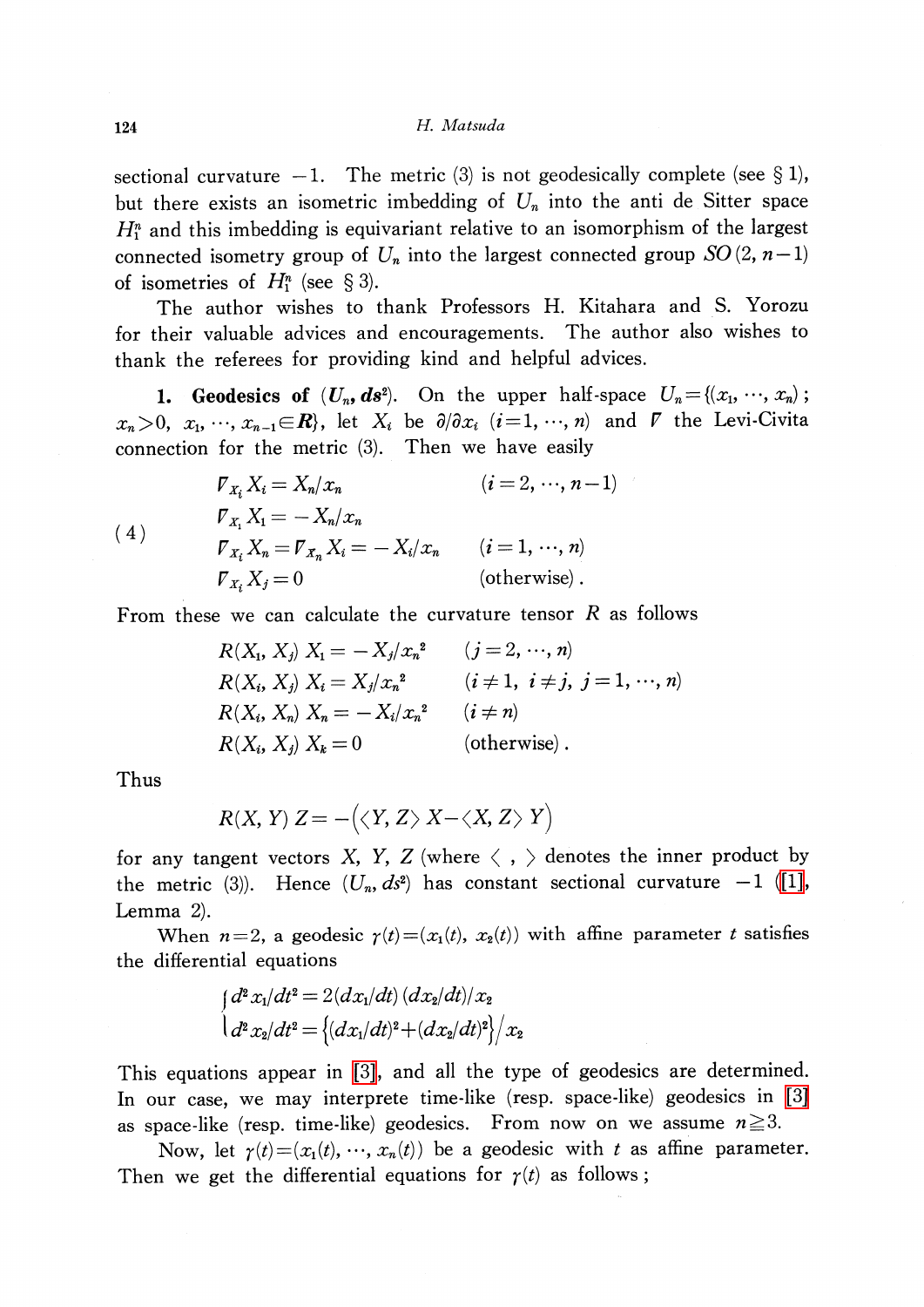A note on an isometric imbedding of upper half-space into the anti de Sitter space 125

(5) 
$$
\begin{cases} \frac{d^2x_i}{dt^2} = 2\left(\frac{dx_i}{dt}\right)\left(\frac{dx_n}{dt}\right)/x_n & (i = 1, \dots, n-1) \\ \frac{d^2x_n}{dt^2} = \left(\left(\frac{dx_1}{dt}\right)^2 + \left(\frac{dx_n}{dt}\right)^2 - \sum_{i=2}^{n-1} \left(\frac{dx_i}{dt}\right)^2\right)/x_n. \end{cases}
$$

Since an isometry group  $G_{n}$  acts transitively on  $U_{n},$  we consider only the geodesics starting from  $p_{0}=(0, \ldots, 0, 1)$ . Let  $\dot{\tau}(0)=\sum_{i=1}^{n}c_{i}X_{i}(p_{0})$  be the initial tangent vector of  $\gamma$ . By an appropriate rotation of the variables  $x_2, \cdots, x_{n-1}$ (which is an isometry of the metric), we may assume that  $c_{3}=\cdots=c_{n-1}=0$  . From the equations (5), it follows that  $x_{3}(t),\,\cdots,$   $x_{n-1}(t)$  are constant in this case. Thus it is enough to study the geodesic behaviors of  $U_{n}$  in the case  $n=3$ .

For  $n=3$ , we write x, y, z instead of  $x_{1}$ ,  $x_{2}$ ,  $x_{3}$ . The equations (5) are

(5')
$$
\begin{cases}\n\frac{d^2x}{dt^2} = 2\left(\frac{dx}{dt}\right)\left(\frac{dz}{dt}\right)z \\
\frac{d^2y}{dt^2} = 2\left(\frac{dy}{dt}\right)\left(\frac{dz}{dt}\right)z \\
\frac{d^2z}{dt^2} = \left\{\left(\frac{dx}{dt}\right)^2 + \left(\frac{dz}{dt}\right)^2 - \left(\frac{dy}{dt}\right)^2\right\}z.\n\end{cases}
$$

We shall find the solutions of (5') with initial conditions  $(x(0), y(0), z(0))$  $x=(0,0,1)$  and  $(x'(0), y'(0), z'(0))=(a, b, c)$ . Here and hereafter, we denotes  $d/dt$  by prime'. Then we get  $(x'/z^{2})'=(y'/z^{2})'=0$  so that

(6) 
$$
x' = az^2
$$
,  $y' = bz^2$ .

We get also  $(z'/z)'=(z''z-(z')^{2})/z^{2}=((x')^{2}-(y')^{2})/z^{2}$  so that

$$
(7) \t z' = z(ax - by + c).
$$

From (6) and the initial condition,

$$
(8) \t\t ay = bx.
$$

*Case* I:  $a \neq 0$ . From (6), (7) and (8), we get

$$
azz' = (a^2 - b^2) x x' / a + cx'
$$

so that

$$
(9) \t z2 = (a2 - b2) x2/a2 + 2cx/a + 1.
$$

Subcase I-(i):  $-a^{2}+b^{2}+c^{2}=0$ . In the case  $c=0$ , we get  $\gamma(t)=(at, bt, 1)$ . This null geodesic is complete in both directions. In the case  $c\neq 0$ , we get  $\gamma(t)=(at/(1-ct), bt/(1-ct), 1/(1-ct)).$  This null geodesic is complete in one direction and incomplete in the other direction.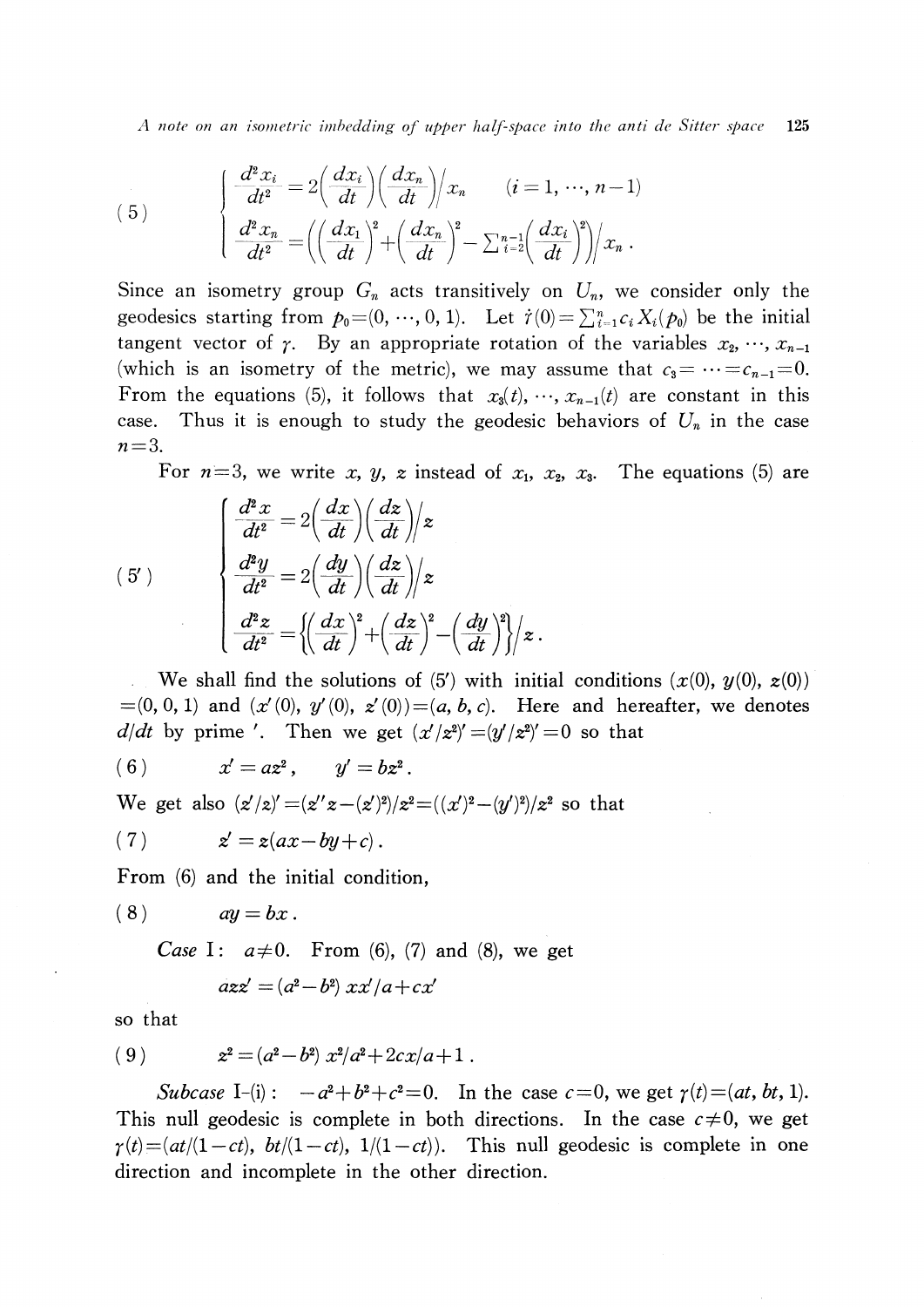Subcase I-(ii):  $-a^{2}+b^{2}+c^{2}<0$ . The curve satisfying (9) and (8) is a branch of hyperbola  $(z>0)$  in the plane  $P_{ab}$  spanned by the position vectors  $(0, 0, 1)$  and  $(a, b, 0)$ . We may parametrize it by

$$
x(u) = \frac{a}{\alpha} \left(\frac{\alpha^2 - c^2}{\alpha^2}\right)^{\frac{1}{2}} \sinh u - \frac{ac}{\alpha^2}
$$

$$
y(u) = \frac{b}{\alpha} \left(\frac{\alpha^2 - c^2}{\alpha^2}\right)^{\frac{1}{2}} \sinh u - \frac{bc}{\alpha^2}
$$

$$
z(u) = \left(\frac{\alpha^2 - c^2}{\alpha^2}\right)^{\frac{1}{2}} \cosh u
$$

where  $\alpha{=}(a^{2}-b^{2})^{\frac{1}{2}}$ . The tangent vector  $(dx/du, dy/du, dz/du)$  is time-like with length  $1/\cosh u$ . The proper time parameter t measured from  $u_{0}$  is given by

$$
t(u) = \int_{u_0}^{u} du/\cosh u = \sin^{-1}(\tanh u) - \sin^{-1}(\tanh u_0)
$$

where sinh  $u_{0}=c/(\alpha^{2}-c^{2})^{\frac{1}{2}}$ .

This time-like geodesic is incomplete in both directions, because  $t(u) \rightarrow$  $\pm\pi/2-\sin^{-1}(\tanh u_{0})$  as  $u\rightarrow\pm\infty$ .

Subcase I-(iii):  $c^{2}>a^{2}-b^{2}>0$ . The curves satisfying (9) and (8) are two half-branches of hyperbolas (z ${>}0)$  in the plane  $P_{ab}.$  We may parametrize them by

$$
x(u) = \pm \left( a(c^2 - \alpha^2)^{\frac{1}{2}} / \alpha^2 \right) \cosh u - ac / \alpha^2
$$

$$
y(u) = \pm \left( b(c^2 - \alpha^2)^{\frac{1}{2}} / \alpha^2 \right) \cosh u - bc / \alpha^2
$$

$$
z(u) = \left( (c^2 - \alpha^2)^{\frac{1}{2}} / \alpha \right) \sinh u
$$

where  $\alpha=(a^{2}-b^{2})^{\frac{1}{2}}$  and  $u>0$ . The tangent vector  $\frac{dx}{du}$ ,  $\frac{dy}{du}$ ,  $\frac{dz}{du}$  has length  $1/\sinh u$  and so the arc-length parameter t measured from  $p_{0}=(0,0,1)$ is given by

$$
t(u) = \int_{u_0}^{u} du/\sinh u = \log(\tanh u/2) - \log(\tanh u_0/2)
$$

where sinh  $u_{0} = \alpha/(c^{2}-\alpha^{2})^{\frac{1}{2}}$ . This space-like geodesic is complete as it approaches the  $x-y$  plane and incomplete in the other direction, since  $t(u) \rightarrow$  $-\infty$  as  $u\rightarrow 0$  and  $t(u)\rightarrow -\log (\tanh u_{0}/2)$  as  $u\rightarrow \infty$ .

Subcase I-(iv):  $c^{2}>a^{2}-b^{2}=0$ . The curve satisfying (9) and (8) is a half-branch of parabola ( $\bm{z}\!>\!0$ ) in the plane  $P_{\bm{a}b}.$  We may parametrize it by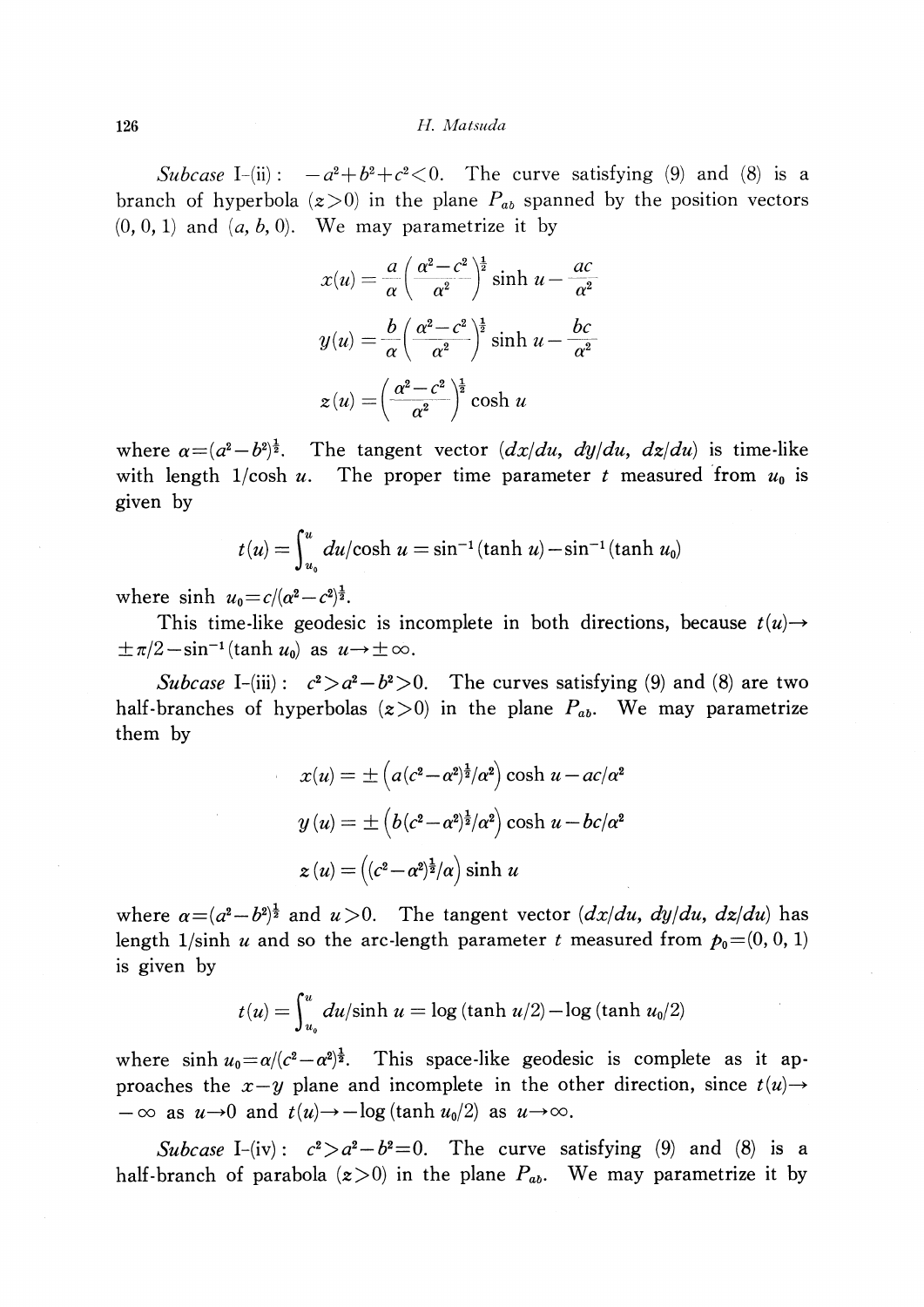A note on an isometric imbedding of upper half-space into the anti de Sitter space <sup>127</sup>

$$
x(u) = au
$$
,  $y(u) = bu$ ,  $z(u) = (2cu+1)^{\frac{1}{2}}$ 

The tangent vector  $\frac{dx}{du}$ ,  $\frac{dy}{du}$ ,  $\frac{dz}{du}$  has length  $\frac{|c|}{2cu+1}$  and the arc-length parameter t measured from  $p_{0}$  is given by

$$
t(u) = \frac{1}{2} \int_0^u du \Big/ |(u+1/2c)| = \frac{1}{2} \Big\{ \log |(u+1/2c)| - \log |1/2c| \Big\}.
$$

This space-like geodesic is complete in both directions.

Subcase I-(v):  $a^{2}-b^{2}<0$ . The curve satisfying (9) and (8) is an upper half of ellipse  $(\bm{z}{>}0)$  in the plane  $P_{ab}.$  We may parametrize it by

$$
x(u) = a((\alpha^2 + c^2)^{\frac{1}{2}}/\alpha^2) \cos u + ac/\alpha^2
$$
  

$$
y(u) = b((\alpha^2 + c^2)^{\frac{1}{2}}/\alpha^2) \cos u + bc/\alpha^2
$$
  

$$
z(u) = ((\alpha^2 + c^2)^{\frac{1}{2}}/\alpha) \sin u, \qquad 0 < u < \pi
$$

where  $\alpha{=}(b^{2}{-}a^{2})^{\frac{1}{2}}.$  The tangent vector  $(d\mathit{x}/du, \ dy/du, \ dz/du)$  has length  $1/\sin u$  and the arc-length parameter t measured from  $p_{0}$  is given by

$$
t(u) = \int_{u_0}^{u} du/\sin u = \log(\tan u/2) - \log(\tan u_0/2)
$$

where  $u_{0} = \cos^{-1}(c/(\alpha^{2}+c^{2})^{\frac{1}{2}})$ . This space-like geodesic is complete in both directions, since  $t(u)\rightarrow+\infty$  (as  $u\rightarrow\pi$ ) and  $t(u)\rightarrow-\infty$  (as  $u\rightarrow 0$ ).

*Case* II:  $a=0$ . When  $b=0$ , we have  $\gamma(t)=(0,0, e^{ct})$ . This space-like geodesic is complete in both directions. When  $b\!\neq\! 0,$  we have easily

$$
z^2 + (y - c/b)^2 = c^2/b^2(z > 0) , \qquad x = 0 .
$$

We may parametrize it by

$$
x=0, y(u)=(c^2/b^2+1)^{\frac{1}{2}}\cos u, z(u)=(c^2/b^2+1)^{\frac{1}{2}}, \qquad 0.
$$

The tangent vector  $\frac{dx}{du}$ ,  $\frac{dy}{du}$ ,  $\frac{dz}{du}$  has length  $\frac{1}{\sin u}$  and the arclength parameter *t* measured from  $p_{0}$  is given by

$$
t(u) = \int_{u_0}^{u} du/\sin u = \log (\tan u/2) - \log (\tan u_0/2)
$$

where  $u_{0} = \cos^{-1}(-c/(b^{2}+c^{2})_{2}^{1})$ . This space-like geodesic is complete in both directions as in the subcase  $I-(v)$ .

2. Full isometry group. We determine the full isometry group  $I(U_{n})$ of the space with metric (3).  $I(U_{n})$  acts transitively on  $U_{n}$  because of the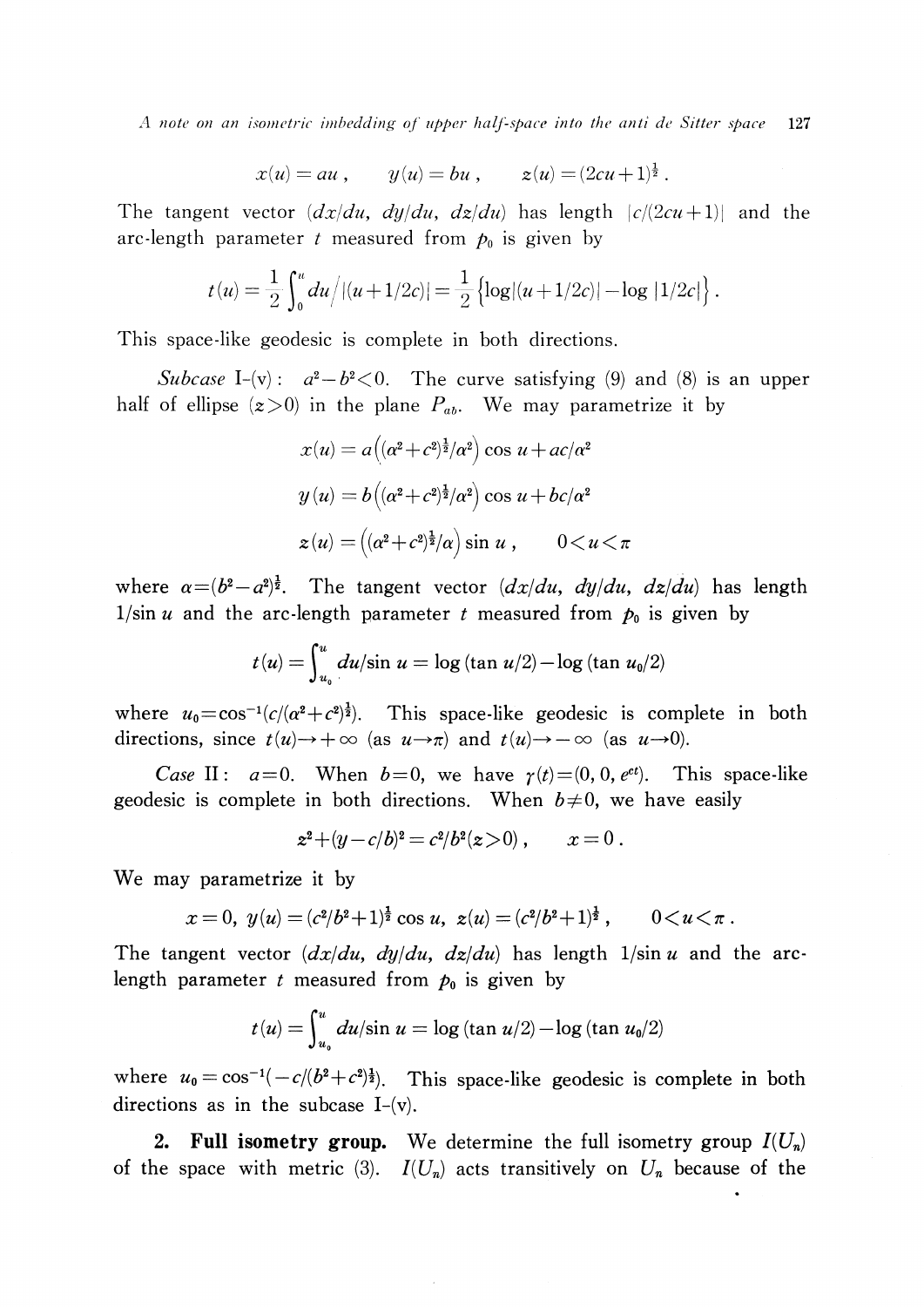transitivity of the group  $G_{n}$ . In the first, we find the isotropy group at  $p_{0}=(0, \ldots, 0, 1)$ . When  $n=2$ , it is verified by the same argument as [\[3\]](#page-9-0) that the isotropy group at  $p_{0}$  consists of matrices

$$
\begin{bmatrix} 1 & 0 \\ 0 & 1 \end{bmatrix} \quad \text{and} \quad \begin{bmatrix} -1 & 0 \\ 0 & 1 \end{bmatrix}
$$

From now on, we assume  $n\geq 3$ . Suppose that  $g$  is an isometry of  $U_{n}$ fixing  $p_{0}$ . The differential  $dg$  at  $p_{0}$  is described as

$$
dg(X_j)_{p_0} = \sum_{i=1}^n A_{ij}(X_i)_{p_0} \qquad (j = 1, \dots, n)
$$
  
with  $(A_{ij}) \in O(1, n-1)$ .

Let  $\gamma(t)$  be the null geodesic starting at  $p_{0}$  with the initial tangent vector

$$
\dot{\tau}(0) = \sum_{j=1}^n a_j (X_j)_{p_0} \qquad (-a_1^2 + a_2^2 + \cdots + a_n^2 = 0) .
$$

Considering an appropriciate rotation of the variable  $x_2, \, \cdots, \, x_{n-1}$  and the subcase  $I-(i)$ , we get

$$
\gamma(t) = (a_1 t/(1 - a_n t), \cdots, a_{n-1}/(1 - a_n t), \ 1/(1 - a_n t)).
$$

The null geodesic  $\tilde{\gamma}(t)=g\gamma(t)$  has the initial vector

$$
\tilde{r}(0)=\sum_{j,i=1}^n A_{ji} a_i(X_j)_{p_0}
$$

so that we get

$$
\tilde{\tau}(t) = \left( \left( \sum_{j=1}^n A_{1j} a_j \right) \right) / \left( 1 - \left( \sum_{j=1}^n A_{nj} a_j \right) t, \cdots, \left( \sum_{j=1}^n A_{n-1j} a_j \right) t \right) / \left( 1 - \left( \sum_{j=1}^n A_{nj} a_j \right) t, \ 1 / \left( 1 - \left( \sum_{j=1}^n A_{nj} a_j \right) t \right) \right).
$$

When  $a_{n}=0, \ \gamma(t)$  is complete in both directions, so is  $\tilde{\gamma}(t)$ . Therefore  $\sum_{j=1}^{n-1}A_{nj}a_{j}=0$  for any  $a_{1}, \dots, a_{n-1}$  such that  $a_{1}^{2}=a_{2}^{2}+\cdots+a_{n-1}^{2}$ Then we get easily

$$
A_{n1}=A_{n2}=\cdots=A_{n n-1}=0.
$$

By considering domains of  $\gamma$  and  $\tilde{\gamma}$  in the case of  $a_{n}\neq 0$ , we can see  $A_{nn}=1$ .  $(A_{ij})\in O(1, n-1)$  implies  ${}^{t}(A_{ij})\in O(1, n-1)$  so that we get

$$
(A_{ij}) = \begin{bmatrix} A_{11} & A_{1 n-1} & 0 \\ A_{n-1 1} & A_{n-1 n-1} & 0 \\ 0 & 0 & 1 \end{bmatrix}.
$$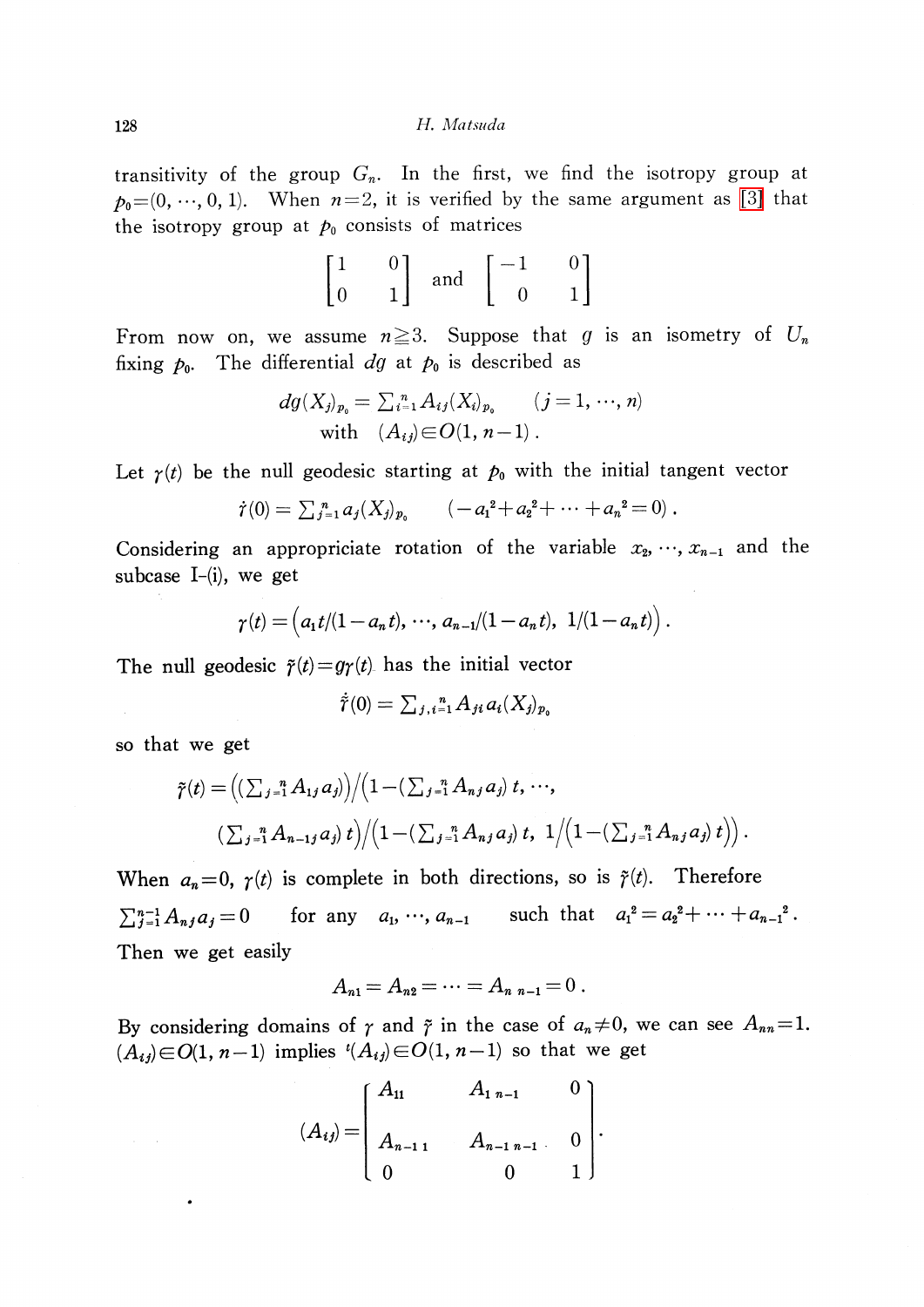We define the map  $g_{A}$  of  $U_{n}$  which is an isometry, by

$$
g_A: (x_1, \ldots, x_{n-1}, x_n) \longrightarrow (y_1, \ldots, y_{n-1}, x_n)
$$

where

$$
y_i = \sum_{j=1}^{n-1} A_{ij} x_j \qquad (i = 1, \, \cdots, n-1) \, .
$$

Then  $g_{A}(p_{0})=p_{0}$  and  $dg_{A}=dg$  at  $p_{0}$ . Therefore g coincides with  $g_{A}$ . Thus the full isometry group  $I(U_{n})$  consists of all matrices of the form

$$
\begin{bmatrix}\n aA & b_1 \\
 b_{n-1} \\
 0 & \cdots & 0\n\end{bmatrix}
$$
 with  $A \in O(1, n-2), a > 0, b_1, \cdots, b_{n-1} \in \mathbb{R}$ 

acting on  $U_{n}$  in the natural fashion. The identity component  $I^{0}(U_{n})$  consists of all such matrices with  $A \in SO^{+}(1, n-2)$ .

3. Isometric imbedding of  $\boldsymbol{U_{n}}$  into  $\boldsymbol{H_{1}^{n}}$ . Let  $H_{1}^{n}$  be the anti de Sitter space which is the hypersurface

$$
\{u=(u_0, u_1, \cdots, u_n); \langle u, u \rangle: = -u_0^2 - u_1^2 + \cdots + u_n^2 = -1\}
$$

in the indefinite Euclidean space  $\mathbb{R}_{2}^{n+1}$  with its induced Lorentz metric of constant sectional curvature  $-1([4], p. 334)$  $-1([4], p. 334)$  $-1([4], p. 334)$ .

We define  $f: U_{n} \rightarrow H_{1}^{n}$  by

$$
f(x_1,\,\cdots,\,x_n)=(u_0,\,\cdots,\,u_n)
$$

where

$$
\begin{cases}\nu_0 = (1 - x_1^2 + x_2^2 + \dots + x_n^2)/2x_n \\
u_i = -x_i/x_n, \quad i = 1, \dots, n-1 \\
u_n = (1 + x_1^2 - x_2^2 - \dots - x_n^2)/2x_n.\n\end{cases}
$$

Then f is an isometric imbedding of  $U_{n}$  into  $H_{1}^{n}$  and the image  $f(U_{n})$  is the open submanifold

$$
\{u=(u_0,\,\cdots,\,u_n)\in H_1^n\;;\;u_0+u_n>0\}\,.
$$

Now, we define an isomorphism h of the group  $G_{n}$  into the identity component  $SO(2, n-1)$  of the full isometry group of  $H_{1}^{n}$ . In the first, we define an isomorphism of the Lie algebra  $\mathfrak{g}$  of  $G_{n}$  into the Lie algebra  $p(2, n-1)$  of  $SO(2, n-1)$ . In the Lie algebra g, let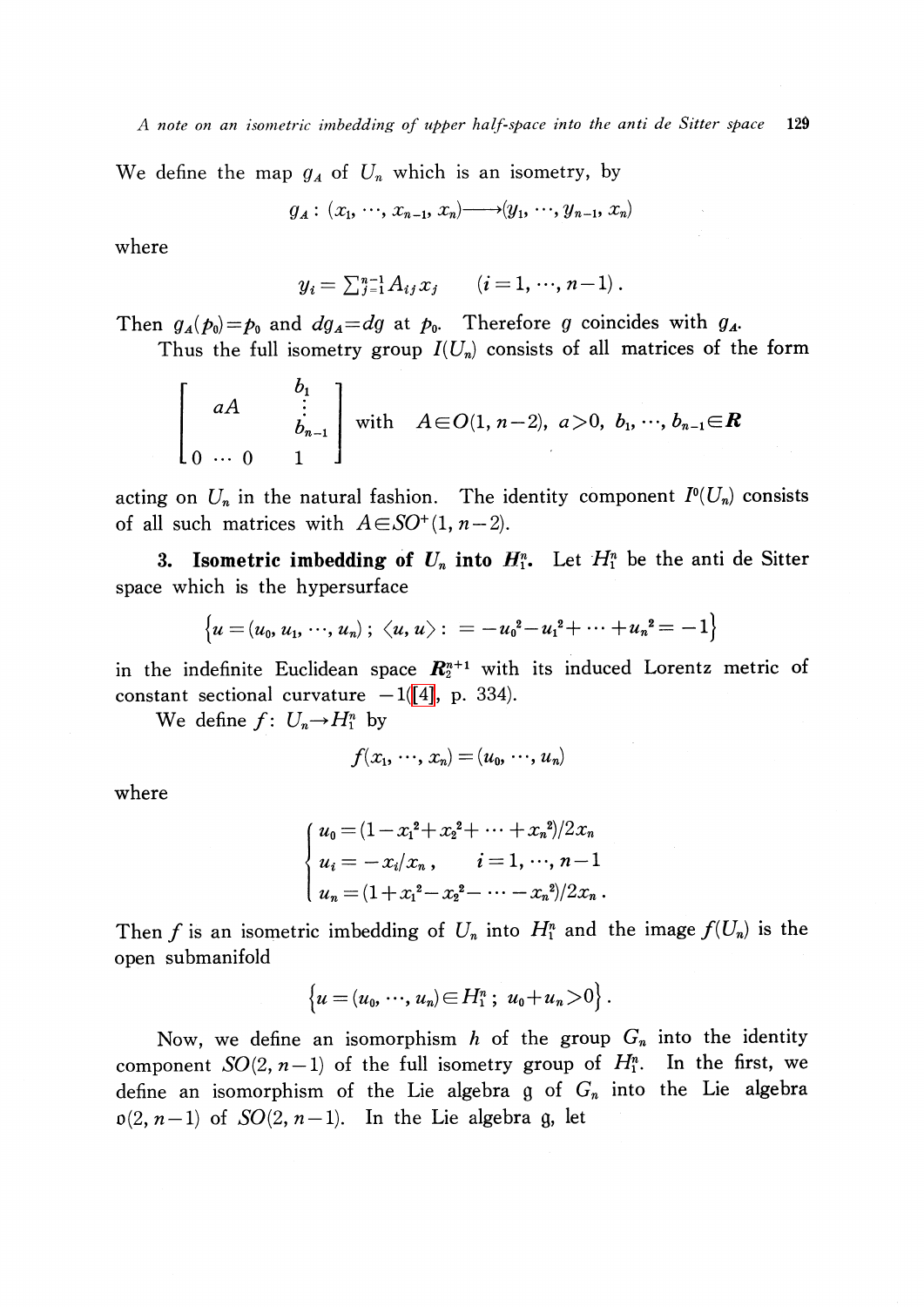$$
X_i = \begin{bmatrix} 0 & 0 \\ 0 & 1 \\ 0 & 0 \\ 0 & 0 & 0 \end{bmatrix} < i \qquad (i = 1, \dots, n-1) \quad X_n = \begin{bmatrix} -1 & 0 \\ 0 & 0 \\ 0 & 0 & 0 \end{bmatrix}
$$

Then  $X_{1}, \cdots, X_{n}$  form a basis of  ${\mathfrak{g}}$  such that

 $[X_{i}, X_{j}]=0 \qquad \text{for} \quad 1\leq i, \ j\leq n\!-\!1$  $[X_{i}, X_{n}] = X_{i}$  for  $1 \leq i \leq n-1$ .

In the Lie algebra  $p(2, n-1)$ , let

$$
Y_{1} = \begin{bmatrix} 0 & 1 & 0 & \cdots & 0 \\ -1 & 0 & 0 & \cdots & 0 & -1 \\ 0 & 0 & & & \\ 0 & -1 & & & \\ & & & \vdots & & \\ & & & & \vdots & \\ & & & & -1 & \\ & & & & -1 & \\ & & & & & 1 \end{bmatrix} \times i \quad \text{for} \quad 2 \leq i \leq n-1.
$$

Then  $Y_1, \cdots, Y_n$  satisfy

 $[Y_{i}, Y_{j}]=0 \qquad \text{for} \quad 1\leq i, \ j\leq n\!-\!1$  $[Y_{i}, Y_{n}] = Y_{i}$  for  $1 \leq i \leq n-1$ ,

and generate a Lie subalgebra of  $\mathfrak{v}(2, n-1)$  which is isomorphic to  $\mathfrak{g}$  by  $dh(X_{i})=Y_{i}$  (i=1,  $\cdots$ , n). Since  $G_{n}$  is simply connected, the isomorphism  $dh$ gives rise to a homomorphism h of  $G_{n}$  into  $SO(2, n-1)$  which maps

$$
\exp(sX_1) = \begin{bmatrix} 1 & & & s \\ & \ddots & & 0 \\ & & \ddots & 0 \\ & & & 1 & 0 \\ 0 & & 0 & 1 \end{bmatrix} \text{ into } \exp(sY_1) = \begin{bmatrix} 1-t^2/2, -t, 0 & 0, t^2/2 \\ -t, & 1, 0 & 0, -t \\ 0 & & \ddots & 0 \\ \vdots & & \ddots & \vdots \\ 0 & & 1 & 0 \\ t^2/2, -t, 0 & \cdots & 0, 1+t^2/2 \end{bmatrix}
$$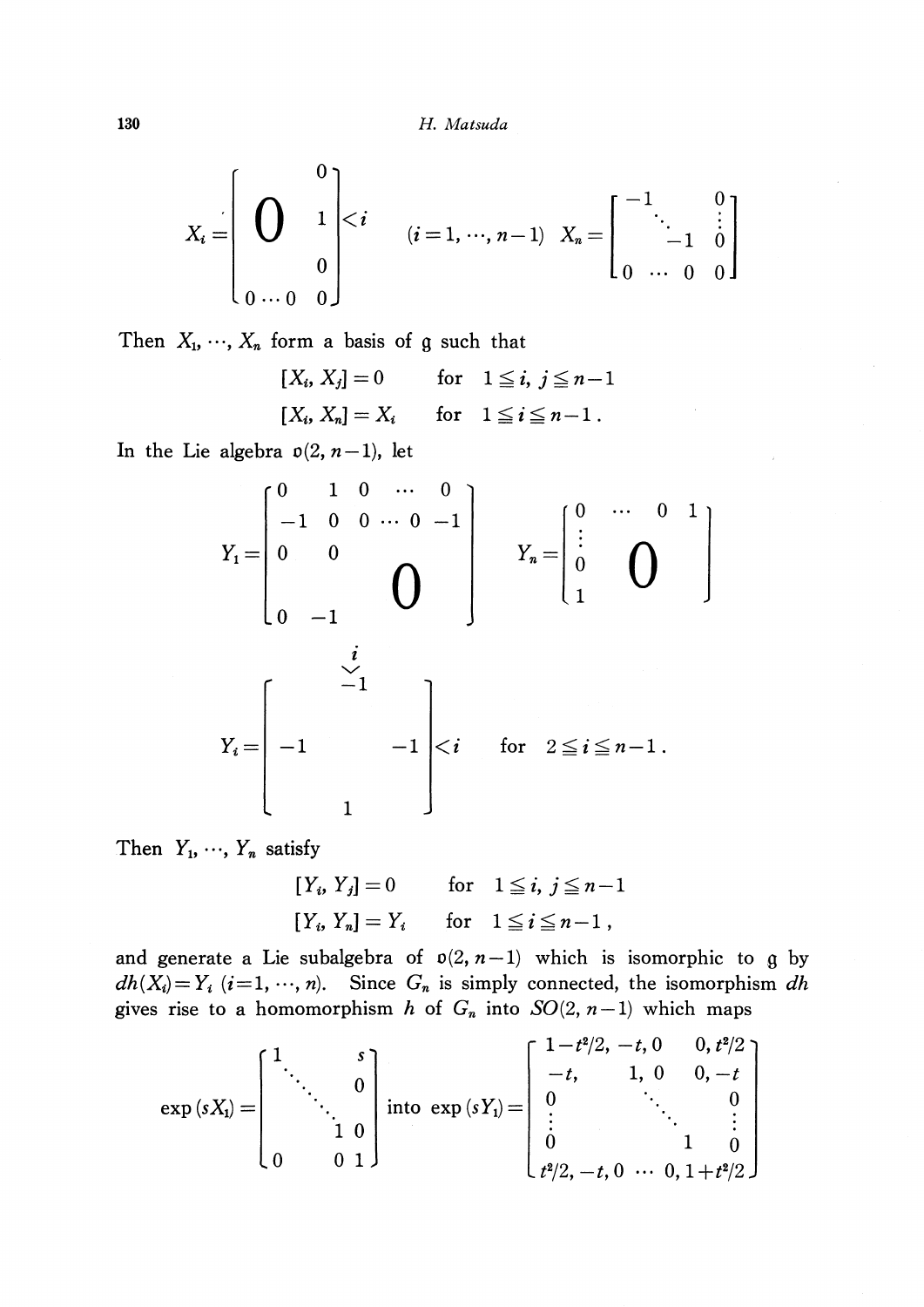and

$$
\exp(sX_n) = \begin{bmatrix} e^{-s} & 0 \\ \ddots & 0 \\ 0 & 0 & 1 \end{bmatrix} \text{ into } \exp(sY_n) = \begin{bmatrix} \cosh s, 0, \cdots, 0, \sinh s \\ 0 & 1 & 0 \\ \vdots & \ddots & \vdots \\ 0 & 1 & 0 \\ \sinh s, 0, \cdots, 0, \cosh s \end{bmatrix}
$$

and

$$
\exp(sX_i) = \begin{bmatrix} 1 & 0 \\ \ddots & \ddots & 0 \\ 0 & 0 & 1 \end{bmatrix} < i
$$
  
\n
$$
\text{into } \exp(sY_i) = \begin{bmatrix} 1 + s^2/2, 0, \dots, 0, -s, 0, \dots, 0, s^2/2 \\ 0 & 1 & 0 \\ \vdots & \ddots & \vdots \\ 0 & \ddots & 0 \\ -s & \ddots & \ddots & 0 \\ 0 & \ddots & \ddots & 0 \\ \vdots & \ddots & \ddots & \vdots \\ 0 & \ddots & \ddots & 0 \\ 0 & \ddots & \ddots & \vdots \\ 0 & \ddots & \ddots & 0 \\ -s^2/2, 0, \dots, 0, s, 0, \dots, 0, 1 - s^2/2 \end{bmatrix} < i
$$

for each  $i, 1 \leq i \leq n-1$ .

It is verified by the same method as [\[3\]](#page-9-0) that the imbedding  $f:U_{n}\rightarrow H_{1}^{n}$ is equivariant relative to  $h: G_{n} {\rightarrow} SO(2, n-1),$  that is,

$$
f(qp) = h(q)f(p)
$$
 for all  $q \in G_n$  and  $p \in U_n$ ,

and  $h$  is an isomorphism.

We can extend  $h$  to an isomorphism of the largest connected isometry group  $I^{0}(U_{n})$  into  $S(2, n-1)$  in such a way that f remains equivariant. To do this, it is sufficient to define

$$
h(g) = \begin{bmatrix} 1 & 0 & 0 \\ 0 & A & 0 \\ 0 & 0 & 1 \end{bmatrix} \in SO(2, n-1) \text{ for } g = \begin{bmatrix} A & 0 \\ 0 & 1 \end{bmatrix} \in I^0(U_n)
$$

where  $A \in SO^{+}(1, n-2)$ .

Thus we have